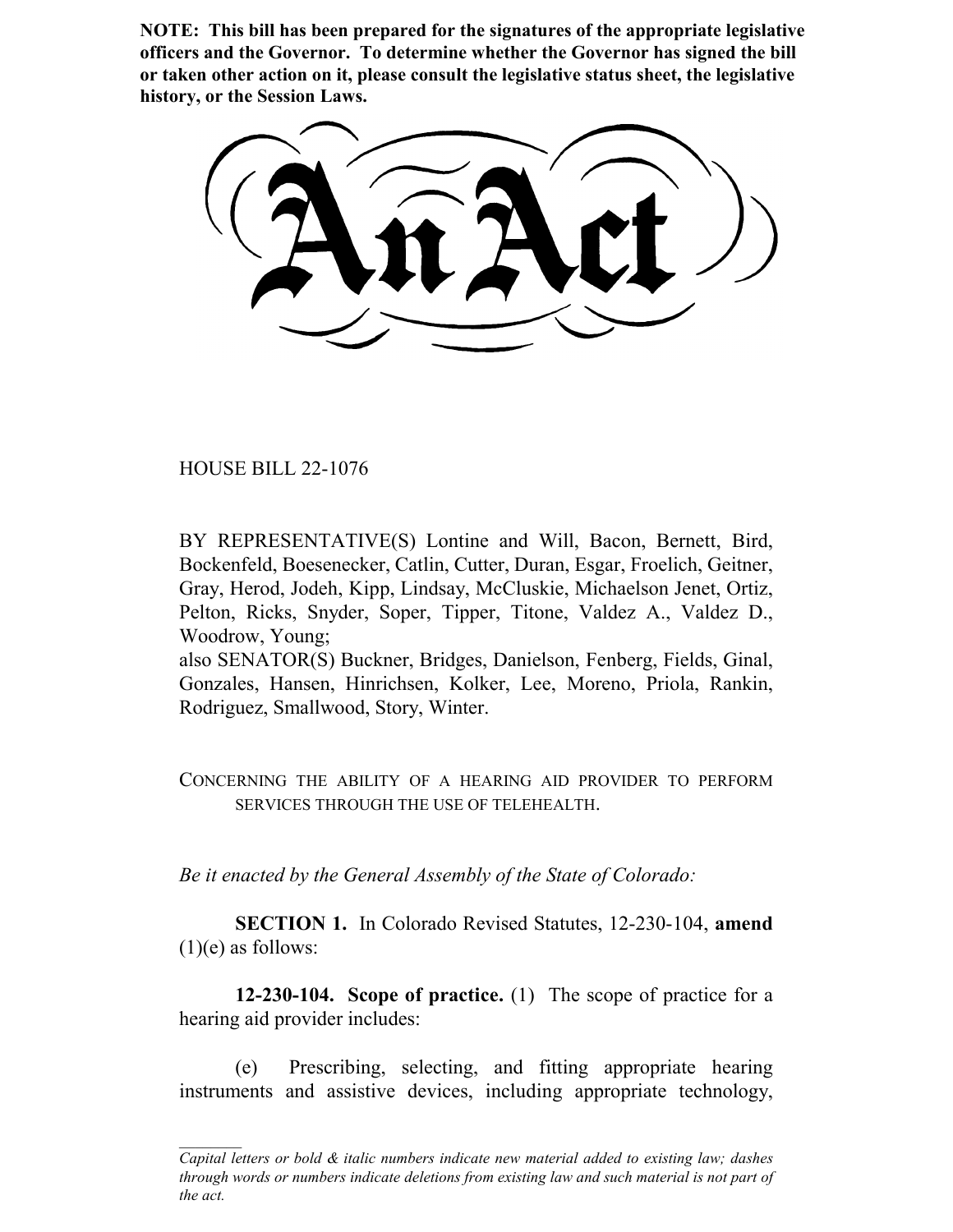electroacoustic targets, programming parameters, and special applications, as indicated, with either the initial testing or the first fitting performed in person WHETHER IN PERSON OR THROUGH THE USE OF TELEHEALTH;

**SECTION 2. Act subject to petition - effective date.** This act takes effect at 12:01 a.m. on the day following the expiration of the ninety-day period after final adjournment of the general assembly; except that, if a referendum petition is filed pursuant to section 1 (3) of article V of the state constitution against this act or an item, section, or part of this act within such period, then the act, item, section, or part will not take effect unless approved by the people at the general election to be held in